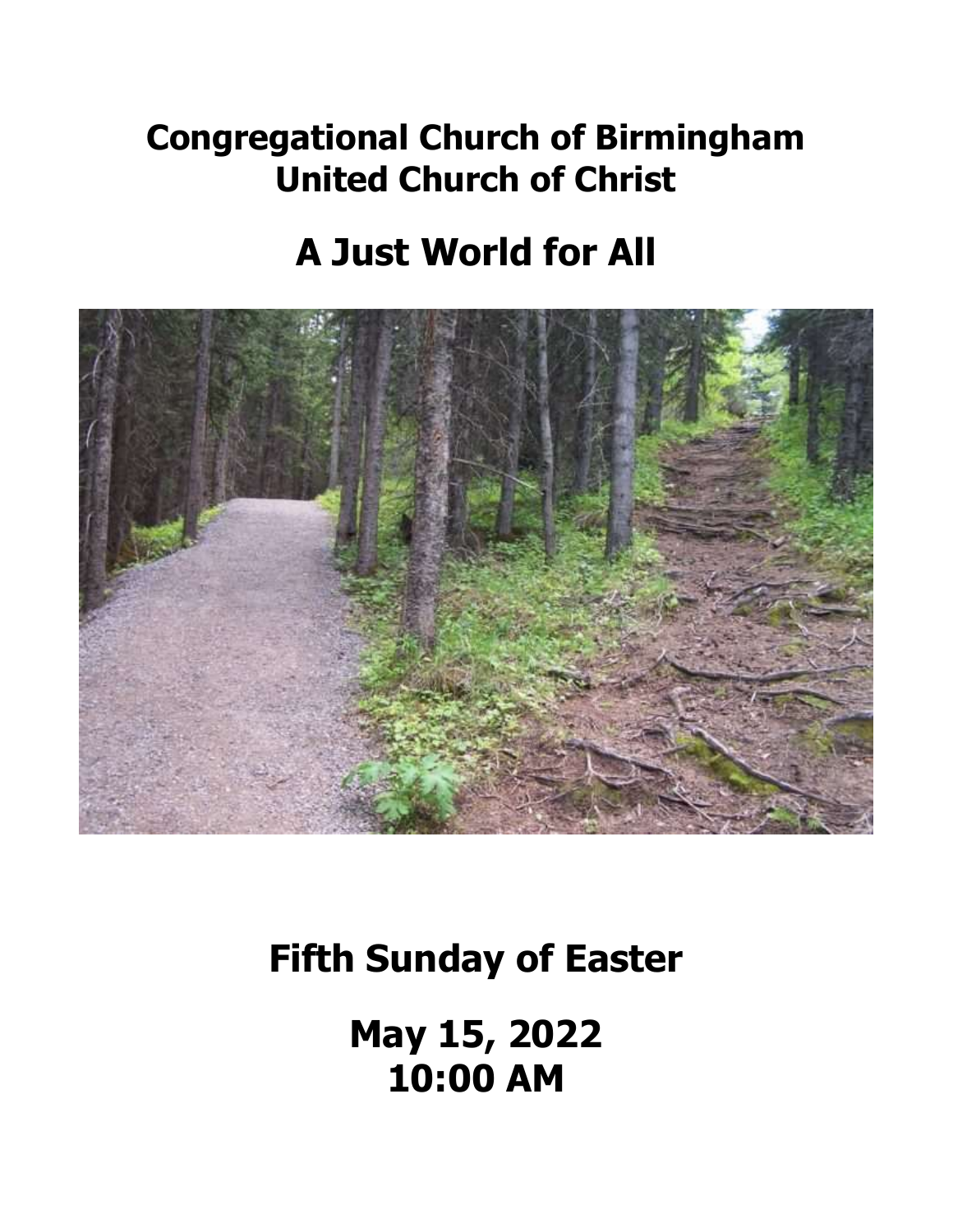**Welcome Visitors!** We hope you enjoy this church home. Please take a moment to join us in signing and passing the Ritual of Friendship book in the pews. We heartily welcome you to this church family.

**Our Nursery** is available during worship. An usher can direct you.

**You May Contact** Rev. Ralph Brown for any pastoral request or emergency at 586-872-1618 or [brown.ralph.h@gmail.com](mailto:brown.ralph.h@gmail.com)

**Prayer Requests?** Text them to Rev. Brown (586-872-1618) by 9:30 AM Sunday for inclusion in the Sunday prayers, or email them to the church office by 9:00 AM Monday [\(ccbinfo@ccbucc.org\)](mailto:ccbinfo@ccbucc.org) to be included in the Weekly Prayers email.

**Get in the Loop!** Stay current on CCBUCC news. Contact the church office to receive our email communications.

**View Sunday Worship Live Streams** and all previously recorded services at: <https://www.youtube.com/c/CongregationalChurchofBirminghamUCC>

**WORSHIP IN OUR SANCTUARY IS LIVE STREAMED** so that those unable to be with us in person can worship online on our YouTube channel (see link below). We're happy to be accessible to everyone and are deeply grateful to Chris Hiner for creating the technological set up! We invite others to be trained to monitor the sound and live chat. Our Media & Communications Specialist, Daniel Jaros, runs the streaming technology during the service. Interested in how it works? Worship up in the balcony and learn the ropes!

<https://www.youtube.com/c/CongregationalChurchofBirminghamUCC>

## **ALL CHILDREN & YOUTH ARE WELCOME TO SUNDAY SCHOOL:** Pre-

K through  $8<sup>th</sup>$  graders go to their classrooms after Children's Time in worship each Sunday through May 22. Collect them there later at 11:15 AM after worship. NO SUNDAY SCHOOL on MAY 29 (Memorial Day Weekend). The Leadership Club (confirmation students) will meet again after worship next Sunday, May 22, at 11:15 AM, to explore their own faith in God and go on a field trip to the Holocaust Memorial Center in Farmington Hills. See the Summer Sunday School announcement later in this bulletin. Questions? Contact Carmel at: [carmelf711@yahoo.com](mailto:carmelf711@yahoo.com)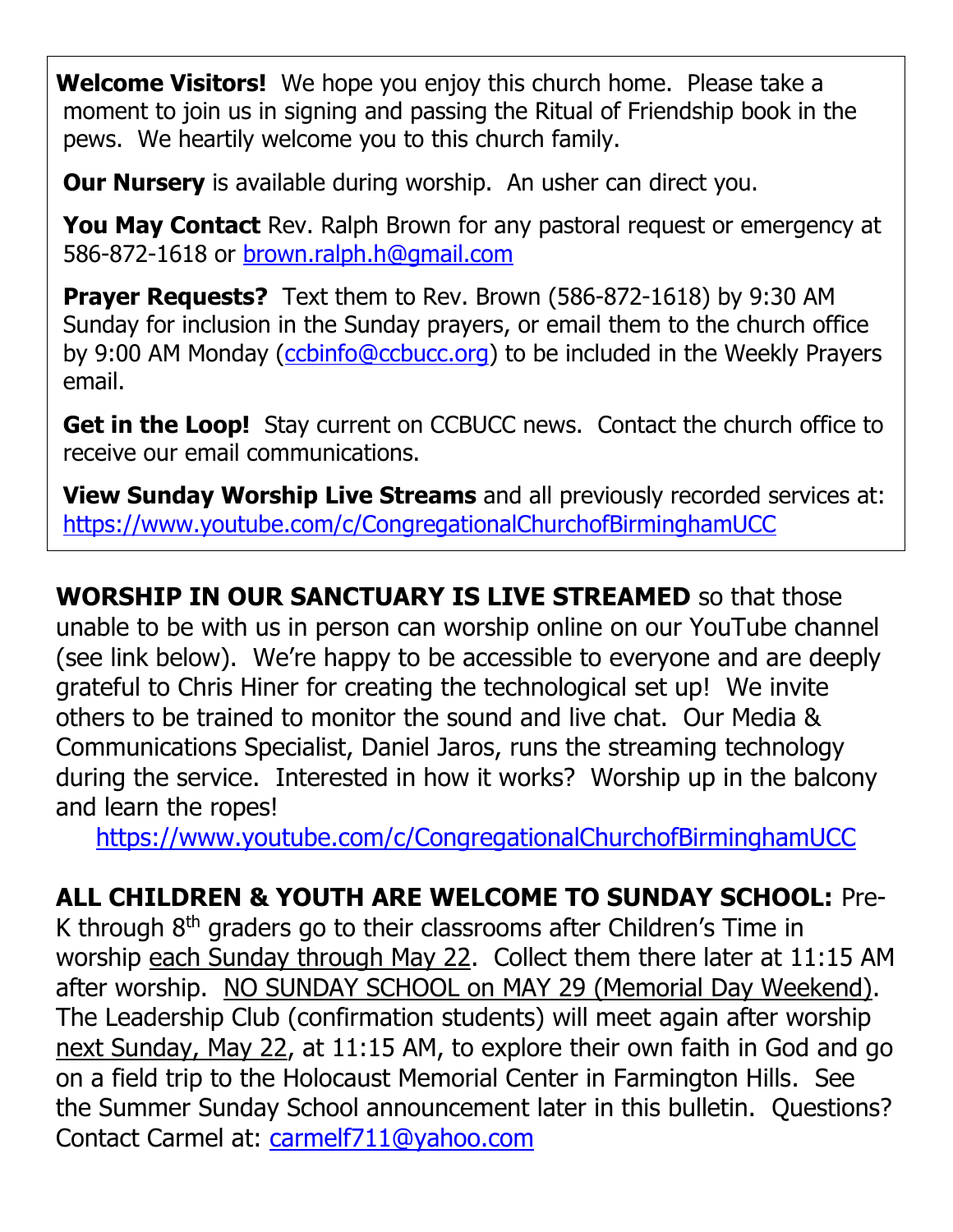### **WORSHIP GUIDE**

(**Bold** indicates in unison.) [Live Streaming Begins Here]

PRELUDE "Abide with Me" Monk/Chopin, with *Etude Op. 10, No. 3* arr. Ham

### **THRESHOLD MOMENT CONSUMING A SET OF A SET OF A SET OF A SET OF A SET OF A SET OF A SET OF A SET OF A SET OF A SET OF A SET OF A SET OF A SET OF A SET OF A SET OF A SET OF A SET OF A SET OF A SET OF A SET OF A SET OF A S**

When life is stressful and confusing, we can find ourselves wanting the comfort of familiar routines and well-worn patterns. We might even think, "Better the devil you know than the devil you don't." But we come here looking for a better way and a better world, certainly not the same old, same old. During Eastertide we turn our attention to the life-changing and unexpected appearances of the Risen Christ. If our faith isn't unsettling, if it doesn't disturb our patterns of thinking, feeling, or behavior from time to time – well then, we are not paying attention. Let's join together in singing an Easter song.

**SONG "The Strife Is O'er" CH #221**

**The strife is o'er, the battle done, the victory of life is won; the song of triumph has begun. Alleluia!**

**The powers of death have done their worst, but Christ their legions has dispersed: let shouts of holy joy outburst. Alleluia!**

**The three sad days are quickly sped, Christ rises glorious from the dead: all glory to our risen Head! Alleluia!**

**Lord, by your wounds on Calvary from death's dread sting your servants free, that we may live eternally. Alleluia!**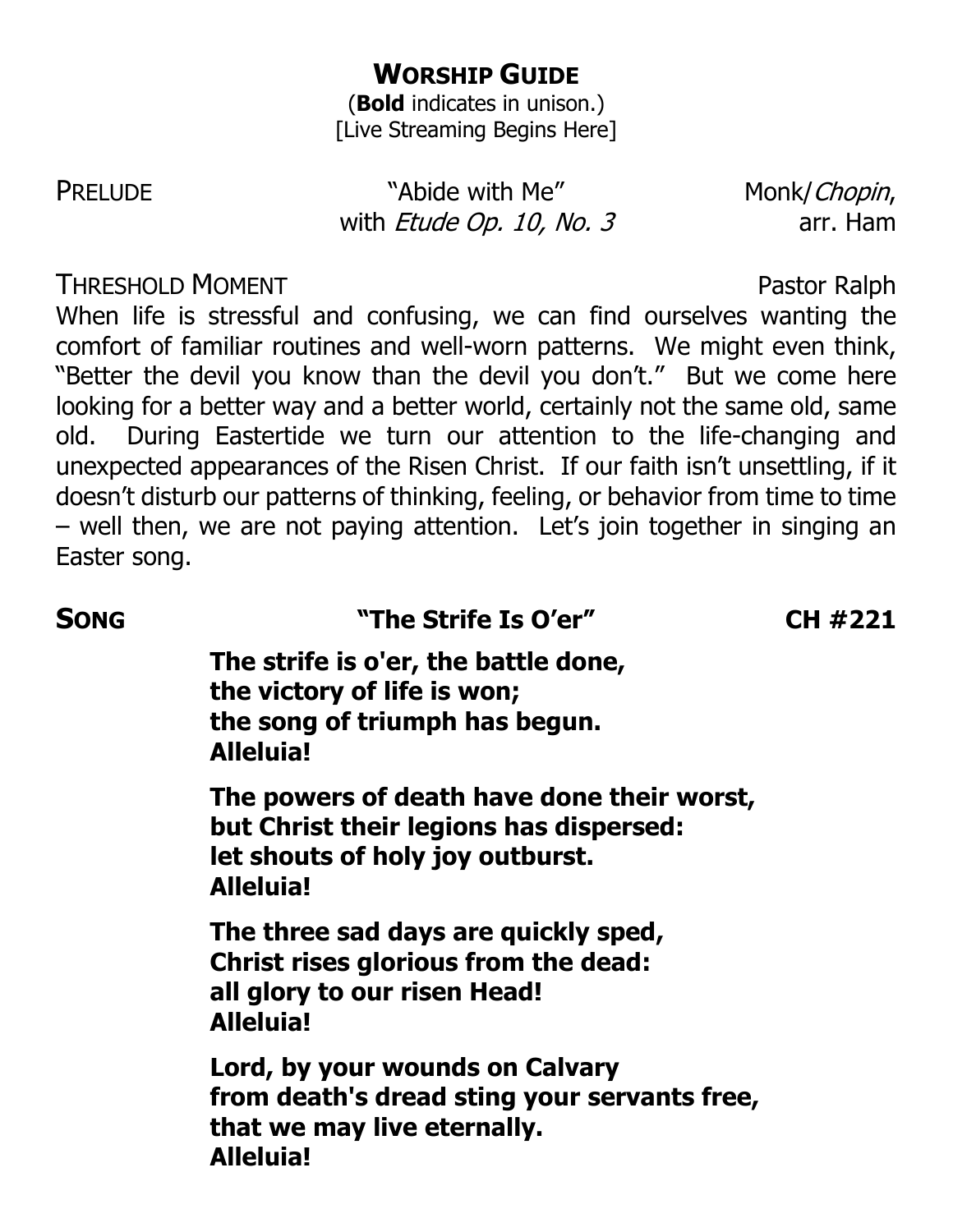CALL TO WORSHIP **CALL TO WORSHIP CALL TO WORSHIP** 

- ONE: Dear friends, if you lift your net and it is empty, come here!
- **ALL: We'll help you cast it out again into God's great abundance.**
- One: If you open your eyes but do not recognize the Holy One, come here!
- **All: We'll help you find the Risen Christ among us.**
- One: If you are feeling lost and alone, come here!
- **All: We will sing and praise God together!**
- One: Let us pray:
- **All: Risen Christ, we have gathered in this place to draw close to you, to be inspired by your story and to follow in your way. Come, be present with us and fill us with your joy. Amen.**

# **SUNG RESPONSE "Jesus, Stand Among Us" CH #283**

**Jesus, stand among us in your risen pow'r. Let this time of worship be a holy hour.**

## **Breathe the Holy Spirit into ev'ry heart. Bid the fears and sorrows from each soul depart.**

THE WORD IN SCRIPTURE John 21:1-14 (NRSV) Marie Hochstein

After these things Jesus showed himself again to the disciples by the Sea of Tiberias; and he showed himself in this way. Gathered there together were Simon Peter, Thomas called the Twin, Nathanael of Cana in Galilee, the sons of Zebedee, and two others of his disciples. Simon Peter said to them, "I am going fishing." They said to him, "We will go with you." They went out and got into the boat, but that night they caught nothing.

Just after daybreak, Jesus stood on the beach; but the disciples did not know that it was Jesus. Jesus said to them, "Children, you have no fish, have you?" They answered him, "No." He said to them, "Cast the net to the right side of the boat, and you will find some." So, they cast it, and now they were not able to haul it in because there were so many fish. That disciple whom Jesus loved said to Peter, "It is the Lord!" When Simon Peter heard that it was the Lord, he put on some clothes, for he was naked, and jumped into the sea. But the other disciples came in the boat, dragging the net full of fish, for they were not far from the land, only about a hundred yards off.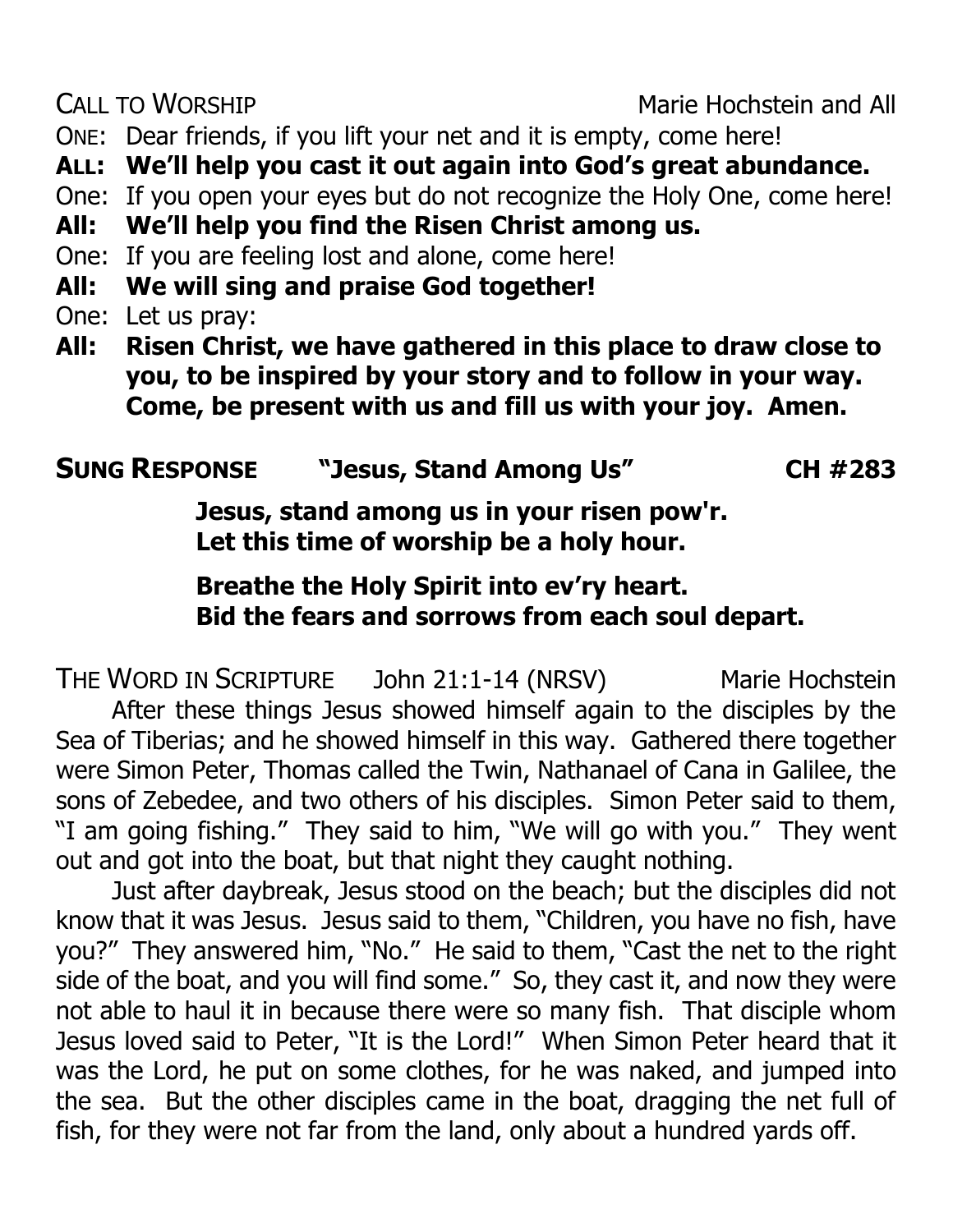When they had gone ashore, they saw a charcoal fire there, with fish on it, and bread. Jesus said to them, "Bring some of the fish that you have just caught." So Simon Peter went aboard and hauled the net ashore, full of large fish, a hundred fifty-three of them; and though there were so many, the net was not torn. Jesus said to them, "Come and have breakfast." Now none of the disciples dared to ask him, "Who are you?" because they knew it was the Lord. Jesus came and took the bread and gave it to them, and did the same with the fish. This was now the third time that Jesus appeared to the disciples after he was raised from the dead.

For the word of God in Scripture, for the word of God among us, for the word of God within us, **THANKS BE TO GOD!**

| The Word in Music | "God, Known and Unknown"      | video,       |
|-------------------|-------------------------------|--------------|
|                   | by Richard Bruxvoort Colligan | CCLI #741179 |

TIME WITH CHILDREN **TIME WITH CHILDREN** 

(Pre-K through 8<sup>th</sup> grade children may now go to their lessons.)

OUR CONVERSATION "No Going Back" Rev. Ralph Brown

DRAWING CLOSE TO GOD IN PRAYER Pastor Ralph

We Continue to Pray for:

- Afghan and Ukrainian citizens and refugees, in dire circumstances seeking safety and peace
- All at risk in contracting COVID-19
- Ben Sharpe, with anxiety and depression challenges
- Bob Rauth and family, grieving the death of his wife, Marilyn
- Charles Sinclair, an 11-month-old receiving cancer treatments
- Cindy Kyle and family, grieving the death of her mother, Annabelle
- Cliff & Jacquie Wagoner, adjusting in their new spaces
- David, brother of Paul von Oeyen, gratefully in remission from leukemia, and dealing with lingering complications from decreased immunity
- Elie Schulz, recovering from ACL repair surgery
- Greg Peterson and family, grieving the death of his aunt, Judy Brooks
- Jean Thomson, in assisted living following a stroke
- Jeff Foust's mother, diagnosed with breast cancer (continued)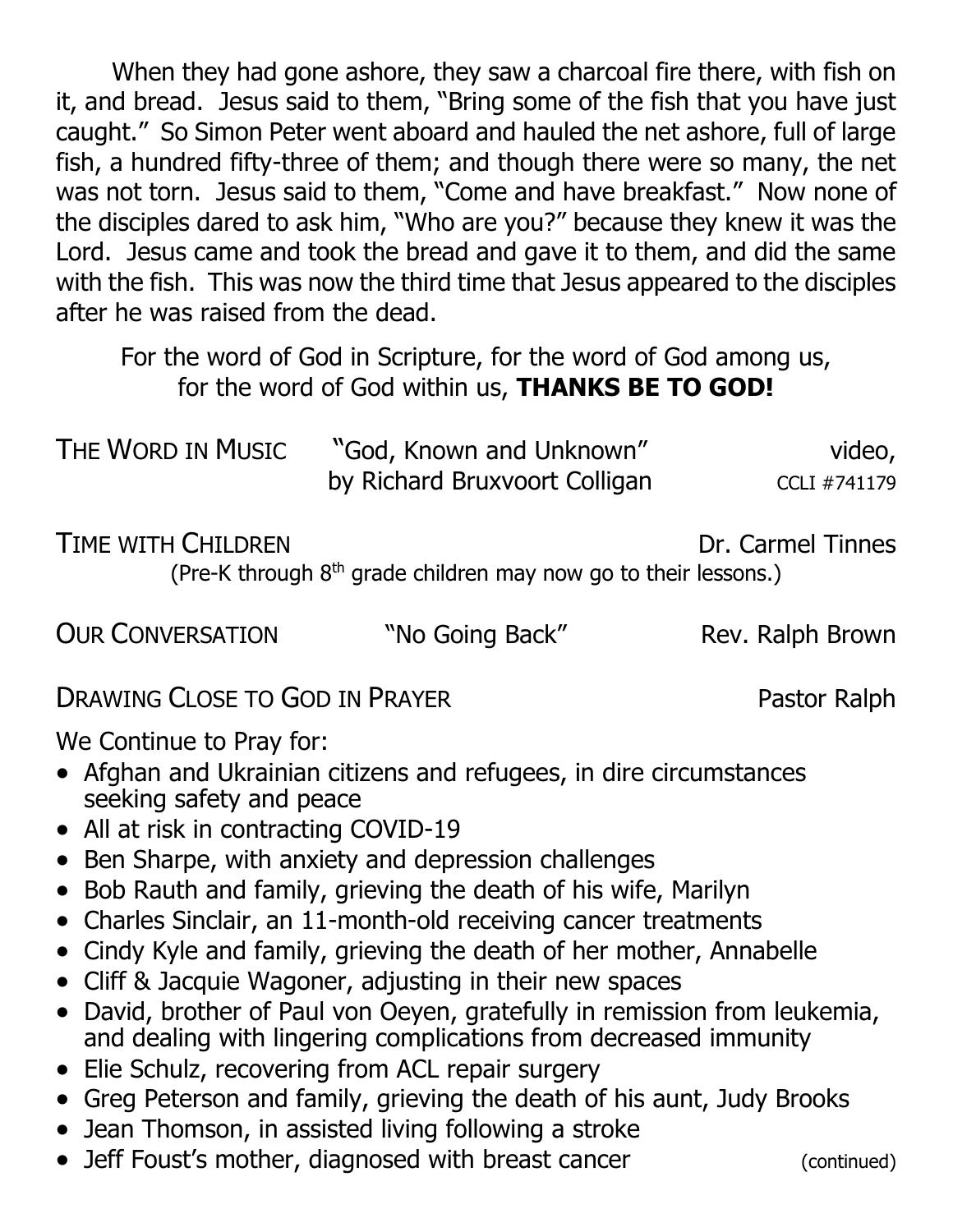- Liz Kircos, in rehab following hip surgery after a fall
- Lynn McClinton, Leslie Benyo's sister, recovering from a mild stroke and dealing with other infirmities
- Mary Peterson and family, grieving the death of her mother, Edith Price
- Melissa Crook and family, separated from her daughter, Calliope
- Oxford students, teachers, and all families, grieving in the wake of gun violence
- Ruth Biersdorf, in treatment for cancer
- Shirley Fogarty, recovering in Florida after a fall
- Sue Potter and family, mourning the death of her brother, Robert
- Victims of war, violence, and natural disasters everywhere
- Youth and adults with mental health challenges

### **THE PRAYER OF JESUS All People**

**Our Loving God beyond and within, holy is your name. Your community come, your way be followed on earth as it is in heaven. Give us, today, our daily bread. Forgive us our sins as we forgive those who sin against us. Save us from the time of trial and deliver us from evil. For yours is the way, the power and the glory, now and forever.**

**Amen.**

## **SUNG RESPONSE "Lord, Listen to Your People Praying" CH #305**

**Lord, listen to your people praying, Lord, send your spirit in this place; Lord, listen to your people praying, send us love, send us pow'r, send us grace!**

OUR GIFTS & SERVICE

Your offering is welcomed in support of our ministry and may be made online at [www.ccbucc.org;](http://www.ccbucc.org/) placed in the offering plate at the worship welcome area before, during, and after worship; or mailed to the church Attn: Treasurer.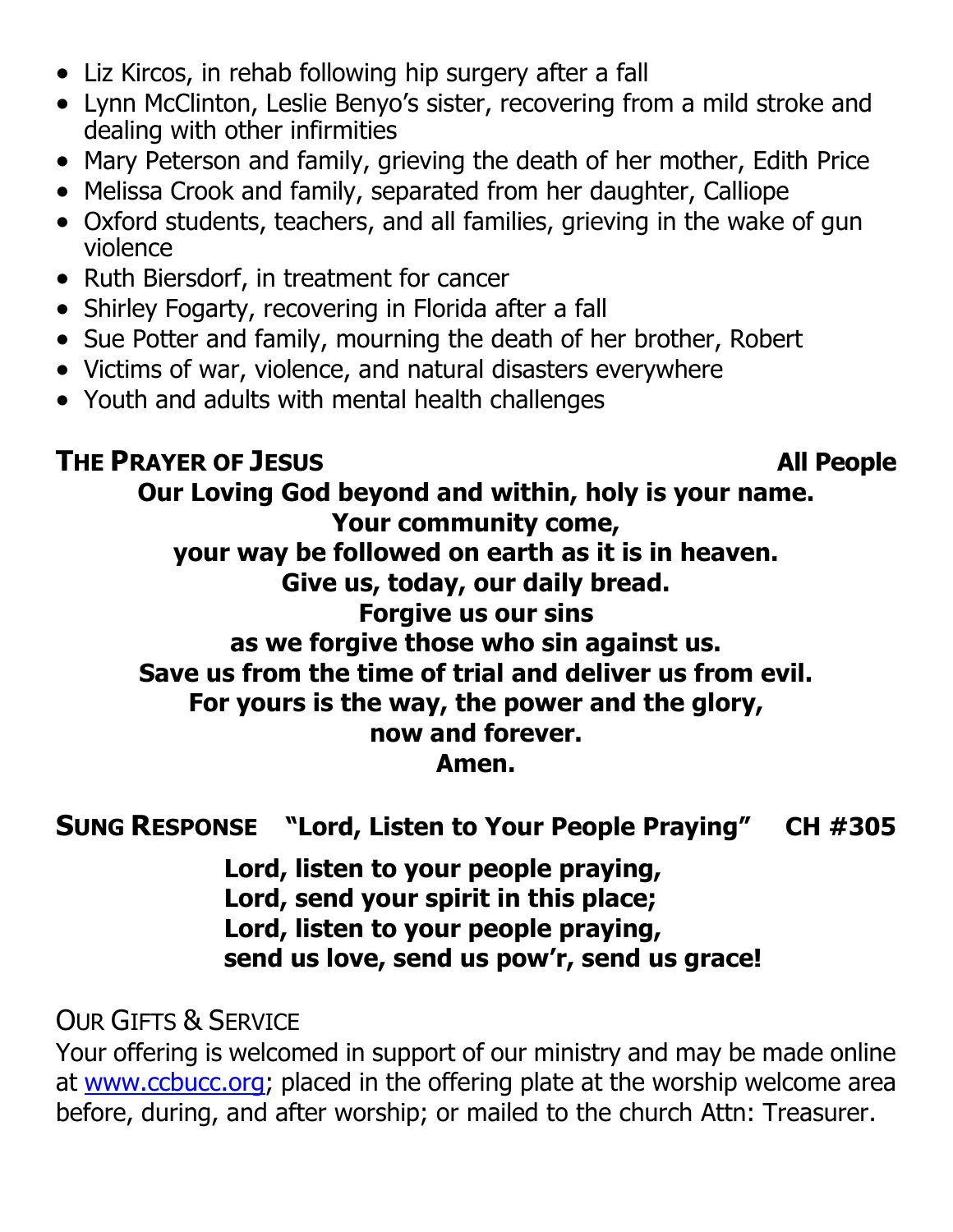(verses 1, 2 & 4)

**I have decided to follow Jesus, I have decided to follow Jesus, I have decided to follow Jesus no turning back, no turning back.**

**The world behind me, the cross before me, the world behind me, the cross before me, the world behind me, the cross before me no turning back, no turning back.**

**Will you decide now to follow Jesus? Will you decide now to follow Jesus? Will you decide now to follow Jesus? No turning back, no turning back.**

WE LEAVE TO SERVE **Pastor Ralph and All** 

- One: As we leave this place, let us go forth with open hearts, open minds and open hands.
- **All: Open hearts so that we may love others as God loves us. Open minds so that we may discover the unfolding wonder of all God has done and is doing. Open hands so that we may share our love of God and neighbor.**
- One: And may the God who is always more than we can know or imagine go with us. May it be so.
- **All: Amen.**

POSTLUDE The Shout to the Lord" Zschech, arr. Ray

[Live Streaming Ends Here]

**WE THANK** our greeters, ushers, liturgist, Tech Team: Daniel Jaros & Chris Hiner, Worship Design: Leslie O'Day-Benyo, and Music Team: Joe Bentley & Yalan Piao, for all their help with today's service.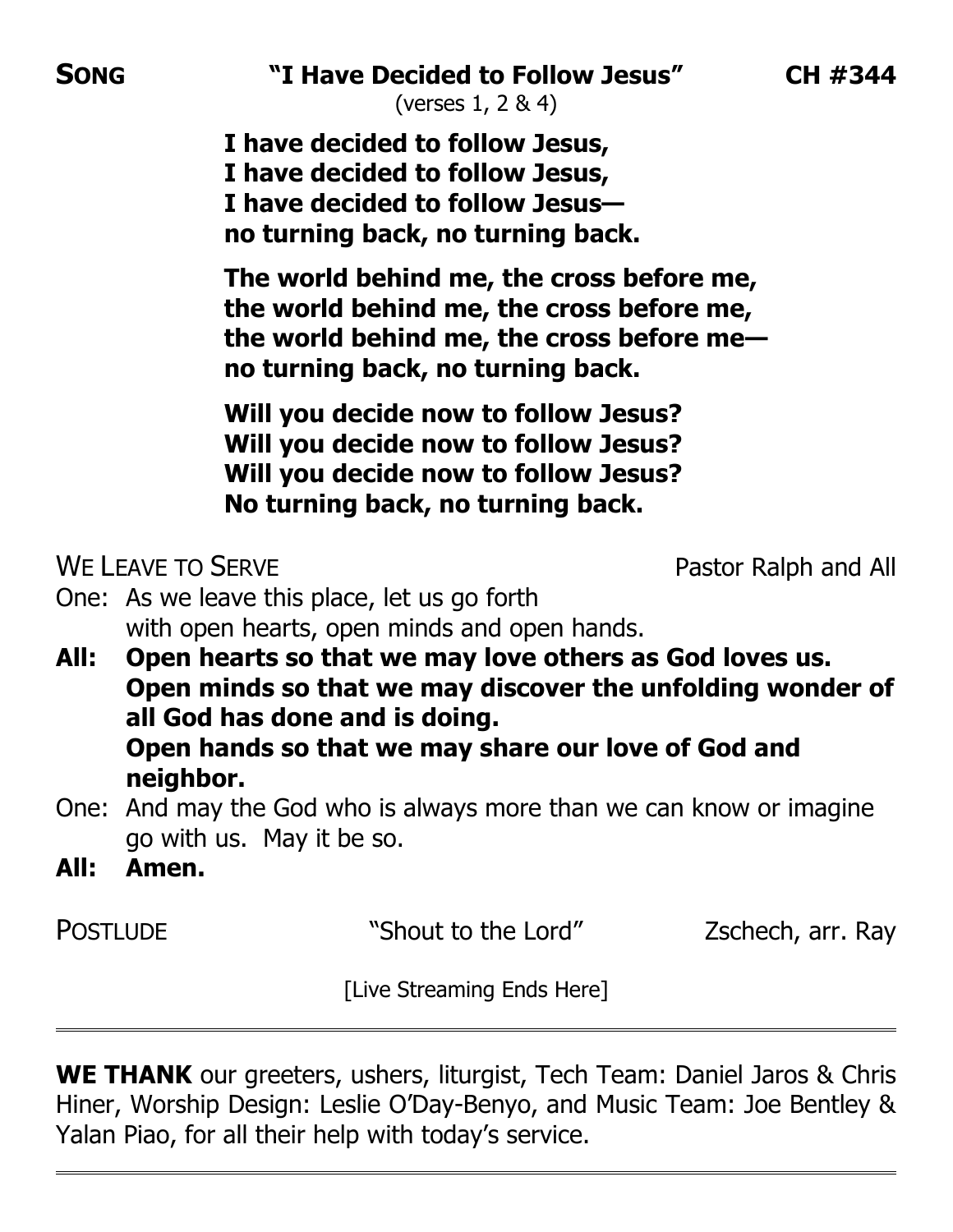JOYS, CONCERNS & MINISTRY UPDATES Pastor Ralph (Please sign and pass the Ritual of Friendship pad in your pew.)

## **OUR MINISTRY UPDATES**

**PLEASE CHECK THE LOST & FOUND** at the coat rack near the front entrance. All unclaimed items will be added to Rummage TODAY!

### **OUR 2022 RUMMAGE SALE WEEK IS UNDERWAY!**

**We Need Your HELP!** TODAY 11 AM - 5 PM Move furniture, Set-up rooms, Drop-off Rummage, Sort & Organize Mon, May 16 9 AM - 5 PM Drop-off, Sort & Organize 5 PM - 8 PM 'Late Shift' - Sort & Organize Tues, May 17 30 AM - 5 PM Sort & Organize – NO DONATIONS Please Wed, May 18 ...... 5 PM - 8 PM ....... Opening Night Sale - 25% Markup **Thurs, May 19 11 AM - 3 PM Regular Sale** 3 - 4 PM Closed **4 PM - 7 PM Bag Sale & ½ Price** (large items) 7 PM - 8 PM Bagging leftovers for charity pickup Fri, May 20 10 M - Noon Bagging leftovers for charity pickup Sat, May 21 10 AM - 1 PM Cleanup / Prep church for Sunday

**Drop-Off Your DONATIONS of Good Stuff!** Books, Clothing, Collectibles, Decorative Items, Electronics, Housewares, Linens, Sporting Goods, Tools, Toys/Games, etc. Furniture only in great condition and desirable. Clean items in working order sell best. Think "Would I buy that?" Accepting your Friends & Neighbor's Donations, too. Receipts provided for tax purposes.

**Volunteer Early Shopping** while you work. 'Hold Area' in Sanctuary to place items of interest. 'Hold tags' on larger items (pending pricing). Allow time for department leaders to price items on Monday/Tuesday. The opportunity to buy before the general public is worth the 25% markup!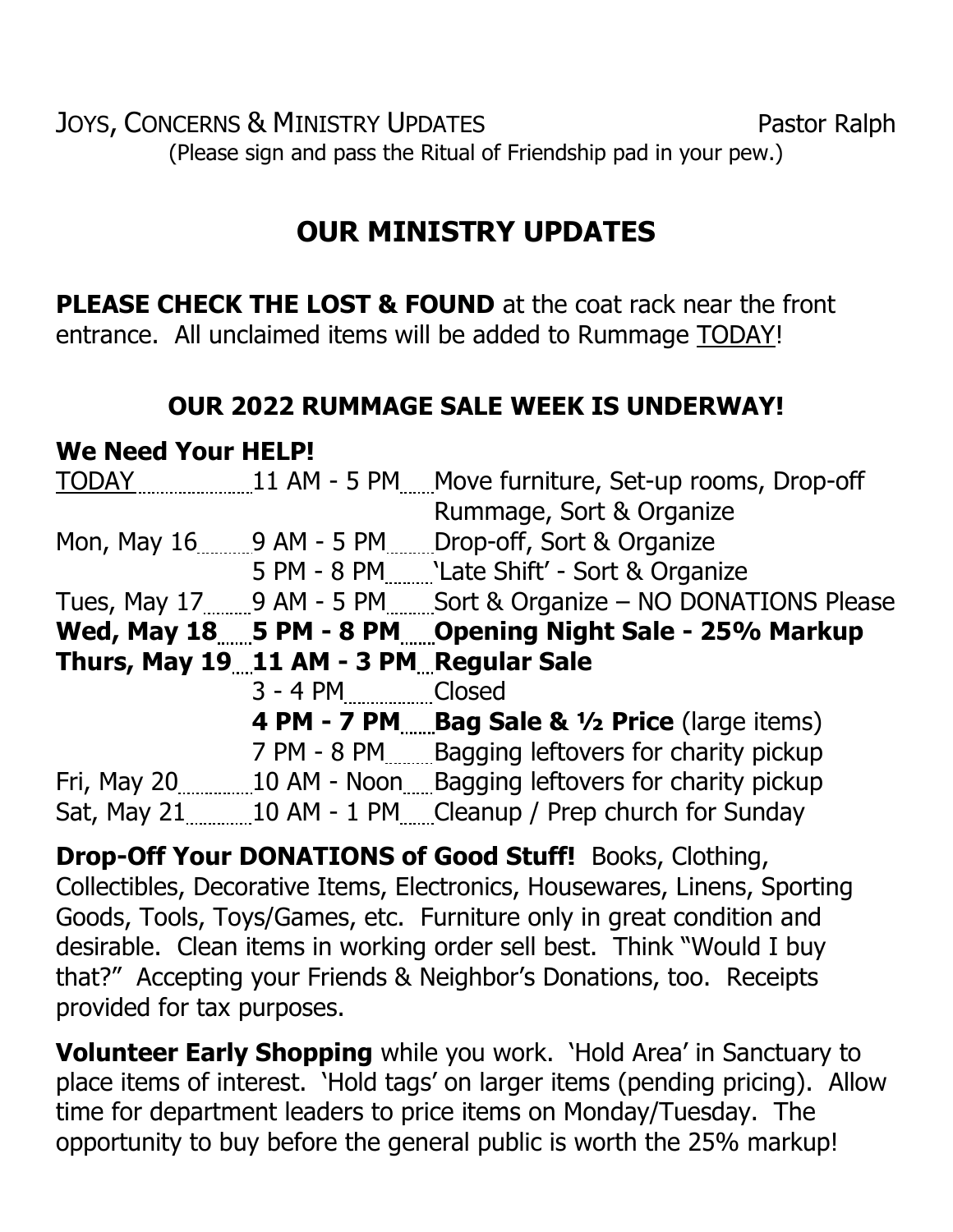**Special 'Late Shift'** for those with day jobs. Come to CCB on Monday, 5 PM – 8 PM to help sort and price.

Food provided for volunteers! Make it a family activity! Teenagers – earn community service hours! Masks Optional! **All Proceeds Benefit the Outreach and Missions of the Church! Feel free to bring a friend to volunteer!**

**Questions?** Contact Steve Olson (248-514-8746) or Lynn Wilsher (248- 514-1563).

**STRENGTHEN THE CHURCH OFFERING:** In the last year, investments in technology allowed many United Church of Christ congregations to enhance their online worship services. Other funds enabled new and renewing churches to grow their communities, one in a gentrifying neighborhood, others on a college campus and a town square. COVID-19 grants empowered 50 churches to better serve their neighbors and their congregants gathering virtually during the pandemic.

All of these ministries were supported through gifts to [Strengthen the](https://www.ucc.org/giving/ways-to-give/our-churchs-wider-mission/strengthen-the-church/)  [Church](https://www.ucc.org/giving/ways-to-give/our-churchs-wider-mission/strengthen-the-church/) (STC). The STC offering will be collected at CCBUCC this year on Sundays, May 22 & May 29. Make donations online at [www.ccbucc.org,](http://www.ccbucc.org/) mail checks directly to the church (Attn: Treasurer), or place them in the offering plate at the entrance to the worship area before, during and after worship. Please identify all donations specifically for "Strengthen the Church."

**SUMMER SUNDAY SCHOOL UPDATE:** There will be no Sunday School on May 29, during Memorial Day weekend. Summer Sunday School starts on June 6. The children will be learning about the Heifer Project and animal care this summer. They'll be inviting the congregation to participate in raising funds to support this great program. Questions? Contact Carmel at: [carmelf711@yahoo.com](mailto:carmelf711@yahoo.com)

**NEEDED: FERNDALE PRIDE 2022 LEAD VOLUNTEER -** CCBUCC has a table reserved at Ferndale PRIDE on Saturday, June 4, from 12 PM-7ish. We're looking for a person to lead volunteers from our church to promote CCB. Please contact Steve Payer if interested at [stevejpayer@gmail.com](mailto:stevejpayer@gmail.com)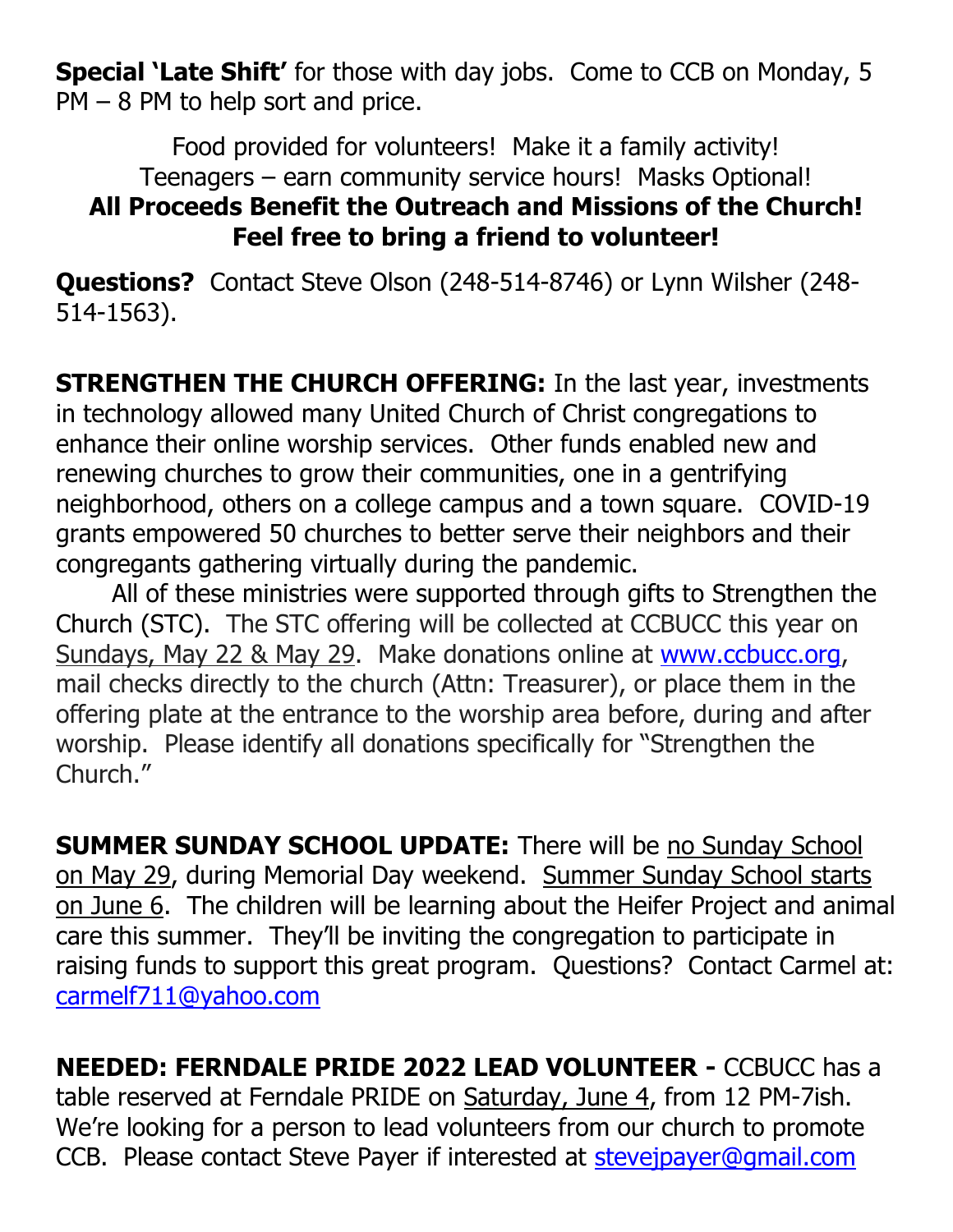**MINISTRY TEAMS SIGN-UP:** Use the following link to the Google sheets sign-up documents for all the CCBUCC Ministry Teams throughout the year: [https://docs.google.com/spreadsheets/d/1-SdAgQsKF\\_zVLNdWYhS-](https://docs.google.com/spreadsheets/d/1-SdAgQsKF_zVLNdWYhS-UYS8cuhK1U48_GWqE3PH-Bs/edit#gid=0)UYS8cuhK1U48 GWqE3PH-Bs/edit#gid=0 Check often for continuing and new opportunities to participate. Access the document as many times as you wish. Change/update your choices as needed. Paper sheets are also available on a table outside the Sanctuary. Questions? Email Cathy Rupert [cathyrupert@hotmail.com](mailto:cathyrupert@hotmail.com) 



**TILLY THE DUCK UPDATE!** As of May 5<sup>th</sup>, Tilly has laid 8 or 9 eggs and is now in the incubation stage. The plant we brought home from church on Easter is providing leaves to keep the eggs warm. Twenty-eight days from now the ducklings should hatch! Sara Maxfield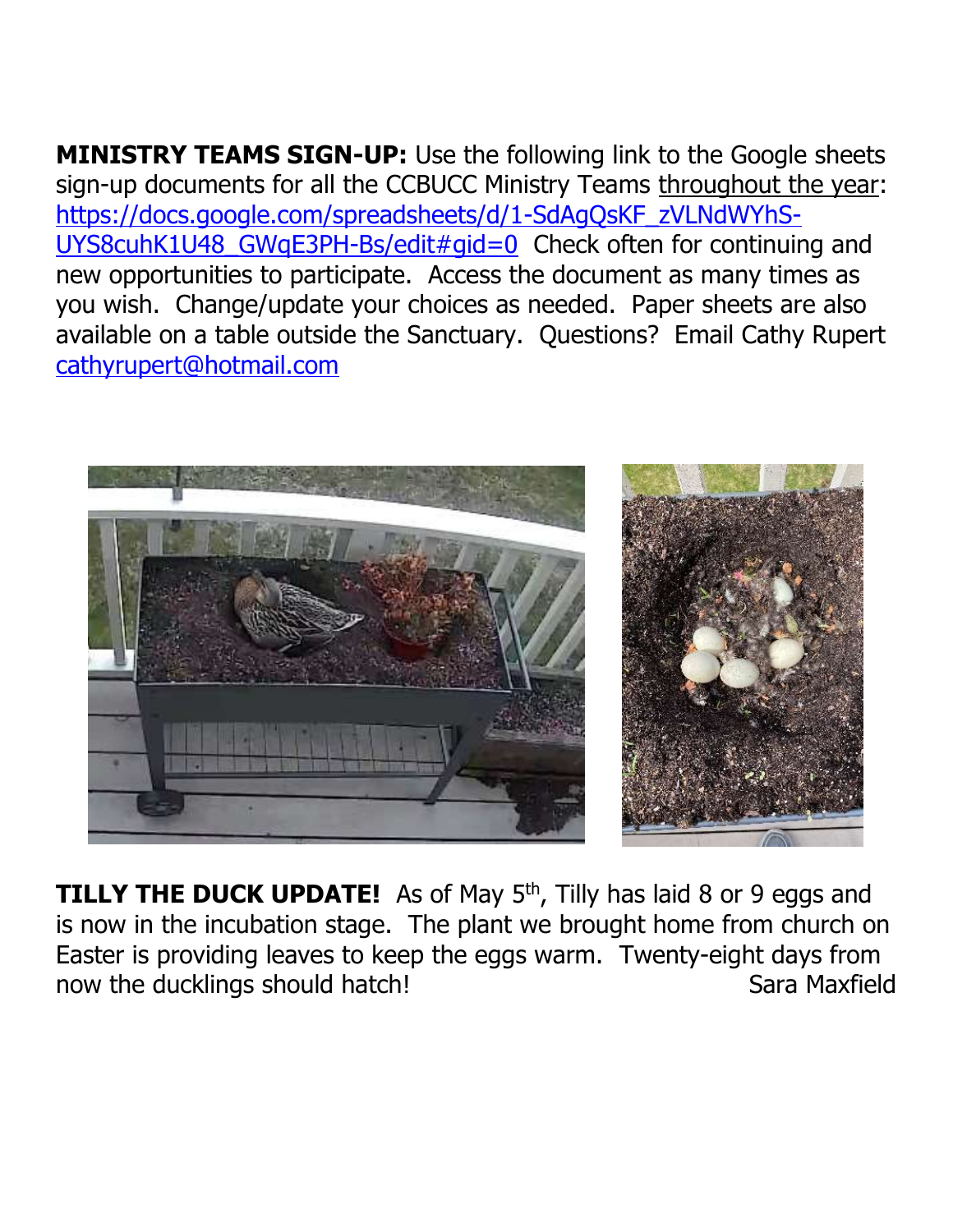**What's Happening @ CCBUCC This Week**

**Bold** indicates CCB and/or UCC related event. Regular font indicates outside usage.

| <u>Sunday</u><br><u>5/15/22</u>    | 9:45 AM<br>10:00 AM<br><b>10:15 AM</b><br>11:00 AM             | <b>Nursery</b><br><b>Worship</b> (S and/or YouTube)<br><b>Sunday School (classrooms)</b><br>Rummage: Set-Up, Drop-Off, Sort & Organize (to 5PM)                                                                                    |  |
|------------------------------------|----------------------------------------------------------------|------------------------------------------------------------------------------------------------------------------------------------------------------------------------------------------------------------------------------------|--|
| <b>Monday</b><br><u>5/16/22</u>    | 7:00 AM<br>9:00 AM<br>12:00 PM<br>5:00 PM                      | Sober Morning AA<br>Rummage: Drop-Off, Sort & Organize (to 5PM)<br>New Beginnings of Bloomfield Hills AA<br><b>Rummage: 'Late Shift' Sort &amp; Organize (to 8PM)</b>                                                              |  |
| <b>Tuesday</b><br>5/17/22          | 9:00 AM<br>12:00 PM                                            | <b>Rummage: Sort &amp; Organize (to 5PM)</b><br>New Beginnings of Bloomfield Hills AA                                                                                                                                              |  |
| <u>Wednesday</u><br><u>5/18/22</u> | 10:00 AM<br>12:00 PM<br>5:00 PM                                | 7:00 AM Sober Morning AA<br><b>Rummage: Sort &amp; Organize</b><br>New Beginnings Al-Anon<br>New Beginnings of Bloomfield Hills AA<br><b>Opening Night Sale - 25% Mark-Up (to 8PM)</b>                                             |  |
| <u>Thursday</u><br><u>5/19/22</u>  | 11:00 AM<br>12:00 PM<br>4:00 PM<br>7:00 PM<br>7:30 PM          | <b>Rummage: Regular Sale (to 3PM)</b><br>New Beginnings of Bloomfield Hills AA<br><b>Rummage: Bag Sale &amp; 1/2 Price (to 7PM)</b><br><b>Rummage: Bagging for Charity Pick-Up (to 8PM)</b><br>Nan's Group Women's AA              |  |
| <u>Friday</u><br><u>5/20/22</u>    | <b>10:00 AM</b><br>12:00 PM<br>2:00 PM                         | 7:00 AM Sober Morning AA<br><b>Rummage: Bagging for Charity Pick-Up (to 12PM)</b><br>New Beginnings of Bloomfield Hills AA<br>Family Farms Cooperative (outside)                                                                   |  |
| <u>Saturday</u><br><u>5/21/22</u>  | 10:00 AM                                                       | <b>Rummage: Clean-Up &amp; Prep for Sunday (to 1PM)</b>                                                                                                                                                                            |  |
| <u>Sunday</u><br><u>5/22/22</u>    | 9:45 AM<br>10:00 AM<br><b>10:15 AM</b><br>11:00 AM<br>11:15 AM | <b>Nursery</b><br><b>Worship</b> (S and/or YouTube)<br><b>Sunday School (classrooms)</b><br><b>Social Hour (FH)</b><br><b>Leadership Club Meeting &amp; Holocaust</b><br><b>Memorial Center Field Trip</b> (AR & Farmington Hills) |  |

The complete church calendar is on our website: [www.ccbucc.org](http://www.ccbucc.org/)